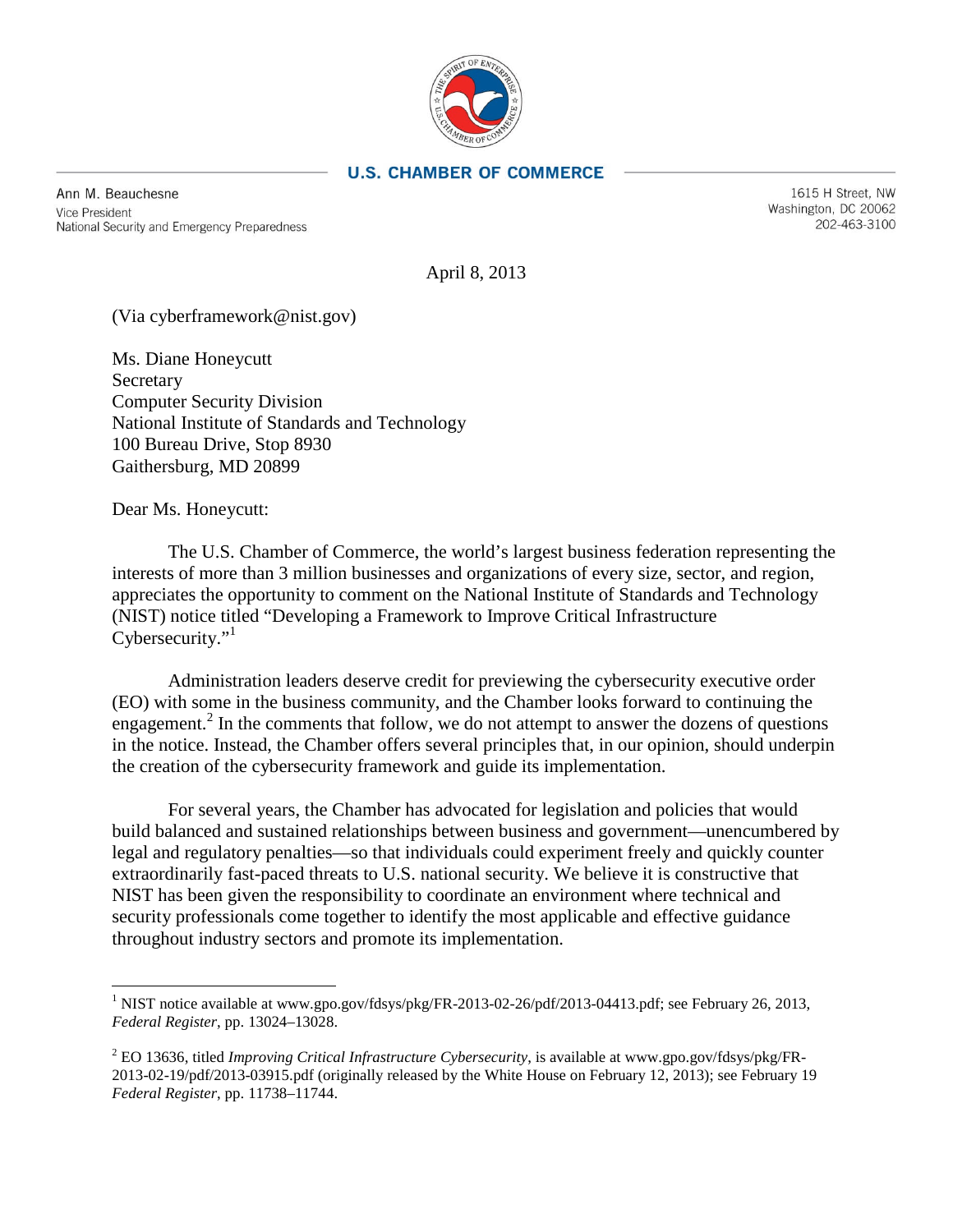The Chamber strongly believes that critical infrastructure entities identified under the EO should be the primary voices behind the development of the cybersecurity framework. In turn, the administration has a unique opportunity to collaborate—rather than flex its regulatory authority—with the private sector as components of the EO are being developed and put into practice. $3$ 

Developing the framework is only one piece of the cybersecurity puzzle. Legislation is required to create a powerful sea change in the current information-sharing practices between government and the business community that reflects the conditions of an increasingly digital world. The EO elevates the importance of bidirectional information sharing. This is a positive development that calls on government officials to produce timely, classified, and unclassified reports on cyber threats to specific targets, such as U.S. critical infrastructure. The Chamber urges the administration to support legislation that promotes the exchange of threat intelligence and protects companies that share this valuable information with appropriate government entities and industry peers.

Further, executive action, like legislation, must focus not only on strengthening U.S. critical infrastructure but on encouraging innovative cybersecurity practices. Policymakers need to help the law enforcement community increasingly shift the cost of cyber intrusions to nefarious actors, which the business community and government both confront daily.

### **(1) The business community needs to lead the development of the framework, because a substantial amount of technical and standards-setting expertise resides in the private sector.**

The Chamber agrees with comments made by Patrick Gallagher, Under Secretary of Commerce for Standards and Technology at the Department of Commerce, who testified in March before Congress that a NIST-coordinated and industry-led framework would "draw on standards and best practices that industry is already involved in developing and adopting," and would "ensure a robust technical underpinning to the framework." He emphasized that a multistakeholder approach would take advantage of the strengths of the public and private sectors to develop solutions that both sides would find beneficial to security. Under Secretary Gallagher said that the "approach does not dictate solutions to industry, but rather facilitates industry coming together to offer and develop solutions that the private sector is best positioned to embrace."<sup>4</sup>

Industry activities include developing guides and road maps, standards, and innovative technologies to improve security, operational safety, and reliability. Indeed, the Government Accountability Office (GAO) has found that a wide variety of cybersecurity guidance is

<span id="page-1-0"></span><sup>&</sup>lt;sup>3</sup> The Chamber has been a skeptic of legislation and policies that would almost certainly shift public-private partnerships toward regulation and away from collaboration. Mandates, in our view, are too static to keep pace with dynamic cyber threats.

<span id="page-1-1"></span><sup>4</sup> Under Secretary Gallagher's prepared testimony before a joint hearing of the Senate Homeland Security and Commerce committees is available at http://www.hsgac.senate.gov/hearings/the-cybersecurity-partnership-betweenthe-private-sector-and-our-government-protecting-our-national-and-economic-security (March 7, 2013).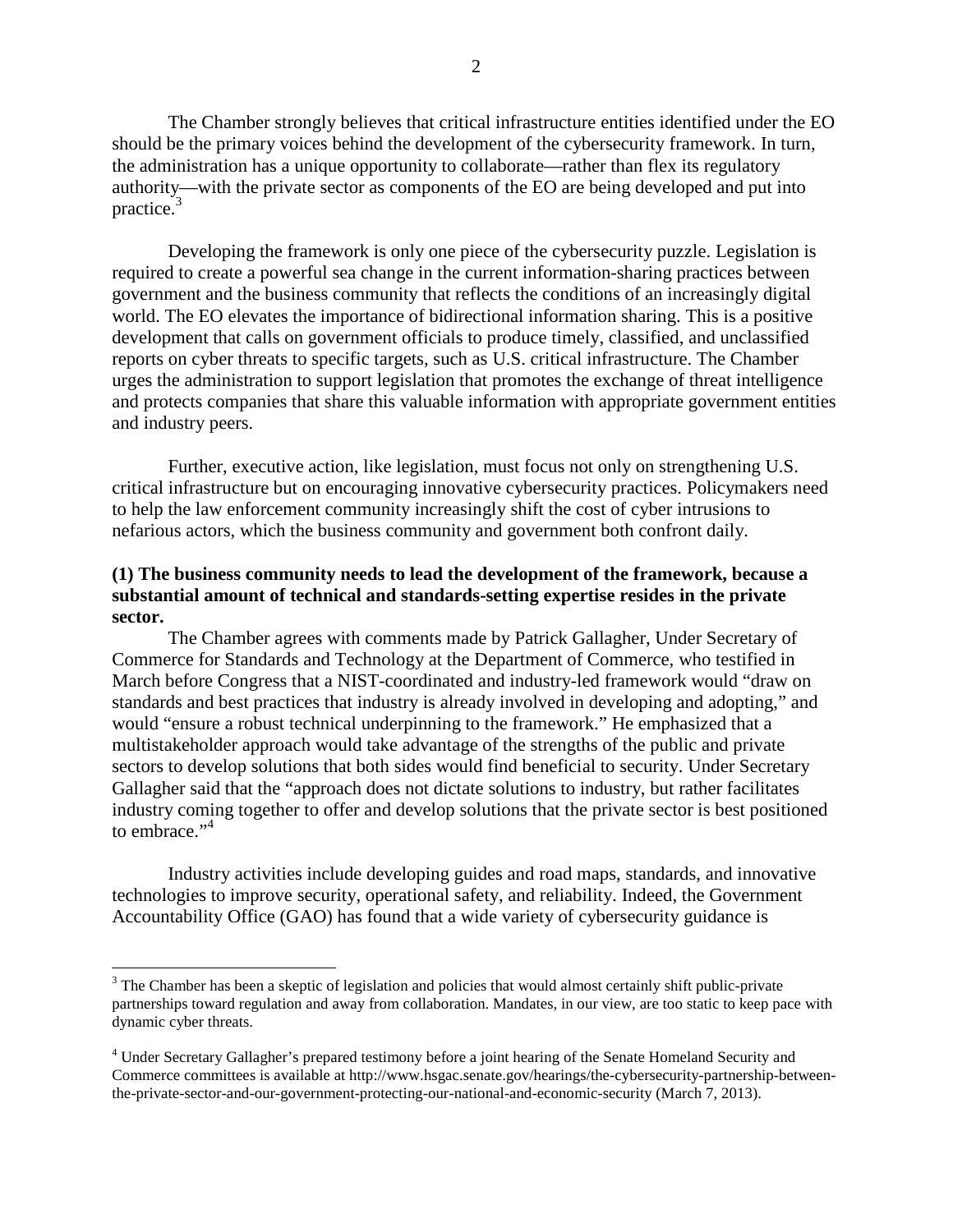available to critical infrastructure owners and operators.<sup>5</sup> GAO interviewed representatives of seven sectors—banking and financial services, communications, energy (electric, oil and natural gas), health care, information technology, nuclear, and water. The sectors provided a sampling of nearly 400 cybersecurity guidance documents applicable to their industries, and it is far from comprehensive.<sup>6</sup>

Most industry experts in cybersecurity argue that there is no "short list" of cyber standards. The ecosystem of cybersecurity guidance encompasses a variety of components, composing perhaps thousands of individual standards related to technologies, practices, and products that perform functions such as enabling interoperability and ensuring security policies and controls. Further, the guidance ecosystem is constantly evolving in response to cyber threats and risks, new technologies, and business models.<sup>7</sup>

The Chamber believes that NIST should play a constructive role in helping critical infrastructure entities identify the guidance that is "most effective and applicable in improving their security posture." In short, the process is set up so that industry and government "don't reinvent the wheel," which senior NIST leadership recognizes.<sup>8</sup>

<span id="page-2-1"></span> $6$  See tables in appendix II of the GAO report, pp. 53–67. The breakdown of the cybersecurity guidance documents includes banking and financial services (136), communications (76), energy (72), health care (20), IT (40), nuclear (18), and water (18).

<span id="page-2-2"></span>7 GAO *Critical Infrastructure Protection* report, pp. 20–21.

<span id="page-2-0"></span><sup>5</sup> GAO report titled *Critical Infrastructure Protection: Cybersecurity Guidance Is Available, but More Can Be Done to Promote Its Use* can be found at www.gao.gov/products/GAO-12-92 (December 2011, GAO-12-92). According to GAO, cybersecurity guidance, as used in the report, includes voluntary, consensus-based standards and mandatory or required standards, implementation guides and manuals, and best practices (p. 1). See, too, NIST notice, pp. 13025–13026.

In addition, it is worth noting that the business community already complies with multiple information-security rules. Among the regulatory requirements impacting businesses of all sizes are the Chemical Facilities Anti-Terrorism Standards (CFATS), the Federal Energy Regulatory Commission-North American Reliability Corporation Critical Information Protection (FERC-NERC CIP) standards, the Gramm-Leach-Bliley Act (GLBA), the Health Insurance Portability and Accountability Act (HIPAA), and the Sarbanes-Oxley (SOX) Act. The Securities and Exchange Commission (SEC) issued guidance in October 2011 that outlines how and when companies should report hacking incidents and cybersecurity risk. Also, corporations comply with many non-U.S. requirements, which only add to the multitude of regulations.

<span id="page-2-3"></span><sup>&</sup>lt;sup>8</sup> "[T]he framework is going to have a road map character to it where . . . we can use that to address those areas of overlap and see whether that's a problem or not. … So I think the process is specifically designed to make sure *we don't reinvent the wheel* [italics added]." Under Secretary Gallagher's remarks during Q&A at the March 7 combined hearing of the Senate Homeland Security and Commerce committees are available at http://homeland.cq.com/hs/display.do?docid=4233613 (March 7, 2013, *Congressional Quarterly* transcripts).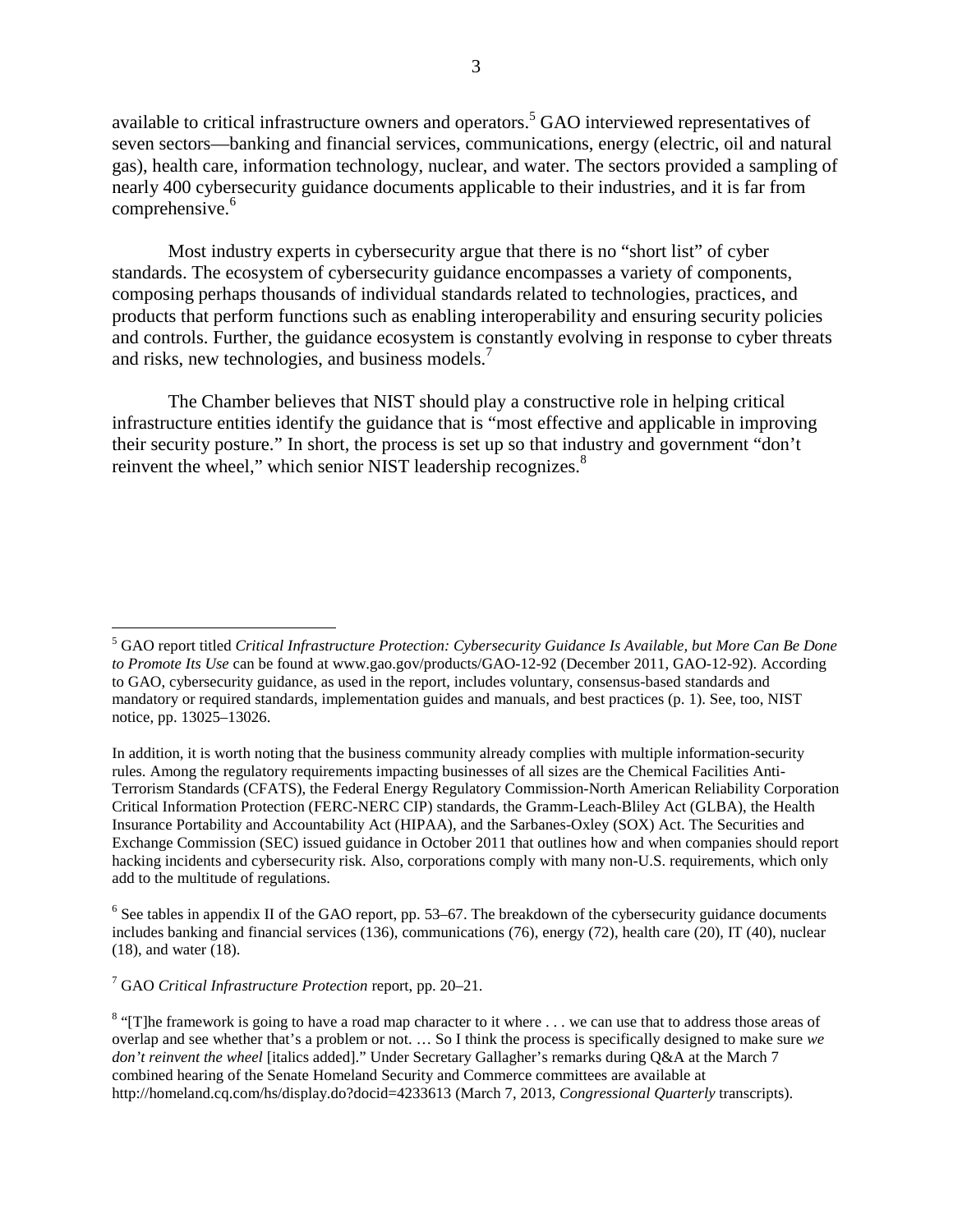### **(2) The cybersecurity framework needs to be built upon existing voluntary consensus-based standards.**

Under the EO, NIST shall be directed to coordinate the development of a cybersecurity framework that would focus on reducing cyber risks to critical infrastructure. The Chamber urges the administration to take the following actions:

- The U.S. government, through entities such as NIST, should take the lead in promoting the adoption of international cybersecurity standards and best practices developed by industry-led and public-private standards development bodies.
- The federal government should collaborate with the private sector to improve, expand, and implement the Common Criteria for Information Technology Security Evaluation, generally known as Common Criteria, which is the primary international standard (International Organization for Standardization, or ISO, 15408) for computer product assurance security certification. This international standard is recognized under a multilateral agreement (Common Criteria Recognition Arrangement) by more than 20 countries. Common Criteria is preferred by many in industry, rather than a collection of country-specific standards, rules, and required actions that could unintentionally balkanize cyberspace and security.
- NIST should continue to build its capacity to engage in international standards-setting efforts that are industry led. NIST may find it useful to leverage its resources by participating first at the national level. Then, through this participation, it would become a much more effective advocate of the voluntary, industry-driven position at the international level.<sup>9</sup>

### **(3) The cybersecurity framework needs to be risk based and performance based.**

The EO states that the baseline cybersecurity framework should be risk based and performance based, which is fitting. Risk management is a foundational principle of homeland security.<sup>10</sup> The Chamber anticipates that the administration would incorporate performance standards, which have a well-established history in federal regulatory efforts, in the cybersecurity framework. Performance standards specify the outcome required but *leave the specific measures or techniques to achieve that outcome up to the discretion of the regulated entity in partnership* with federal entities.

The Chamber would strongly oppose attempts by government officials to mandate *preferred cybersecurity solutions*—whether a practice, a process, or an IT product or service without the consent of affected owners and operators. Top-down approaches to instituting

<span id="page-3-0"></span><sup>9</sup> For more on the Chamber's views on the U.S. standards-setting process and cybersecurity, see our March 7, 2011, letter to NIST in response to the agency's 2010 notice titled "Effectiveness of Federal Agency Participation in Standardization in Select Technology Sectors for National Science and Technology Council's Subcommittee on Standardization."

<span id="page-3-1"></span><sup>&</sup>lt;sup>10</sup> GAO report titled *Strengthening the Use of Risk Management Principles in Homeland Security* is available at www.gao.gov/products/GAO-08-627SP (April 15, 2008, GAO-08-627SP).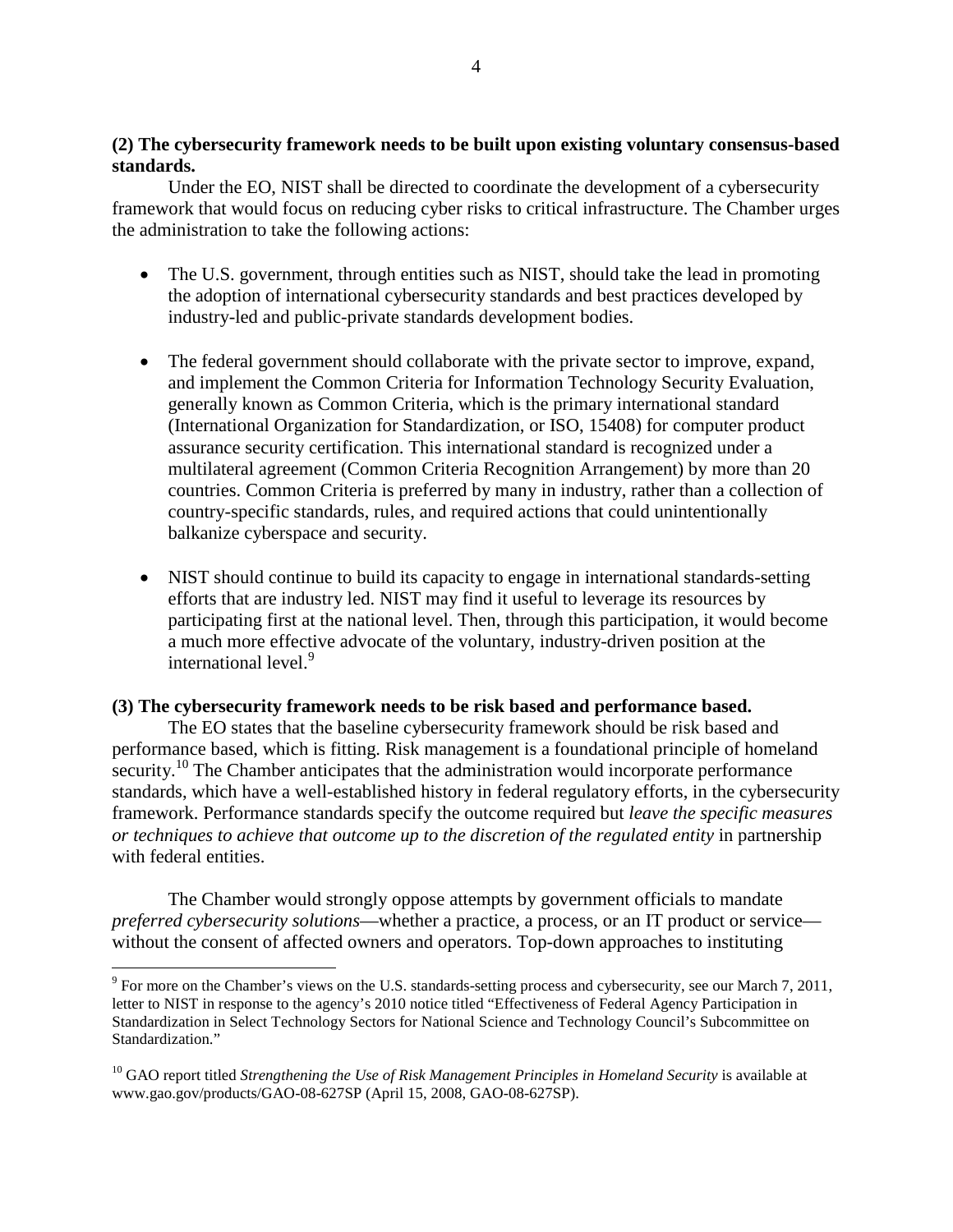information security measures and controls should not have a place in a genuinely collaborative program.

# **(4) A cybersecurity capability maturity model should serve as part of the framework to manage risks to critical infrastructure.**

Based on the text of the EO (section 8) and conversations with National Security Staff (NSS), the Chamber anticipates that the administration plans to use a cybersecurity capability maturity model as the overarching structure to reduce risks to critical infrastructure and to implement the "voluntary" cybersecurity program. NSS members have suggested that the Electricity Subsector Cybersecurity Capability Maturity Model, featuring some of the following objectives, could be applied to other sectors:

- Enabling critical infrastructure owners and operators to evaluate and benchmark cybersecurity capabilities.
- Sharing best practices and other relevant information with industry partners as a means to improve cybersecurity capabilities.
- Assisting critical infrastructure owners and operators with prioritizing investments in  $c$ ybersecurity.<sup>11</sup>

At present, using a maturity model seems like a constructive plan. However, the Chamber understands that a maturity model is not intended to be the only way to develop the framework. Indeed, each sector should be able to develop a prioritized and flexible approach to cybersecurity that meets the requirements of its members. Further, the Chamber believes that the cybersecurity framework should closely align with, not interfere with, the enterprise risk-management strategies of critical infrastructure. The cybersecurity framework, in our view, should not alter public-private partnerships, such as the North American Electric Reliability Corporation (NERC) cybersecurity standards program and similarly situated arrangements, without the mutual consent of both parties.

# **(5) The cybersecurity framework should not mandate third-party audits. Auditing procedures should be mutually agreed upon by critical infrastructure professionals and government officials.**

The EO calls for "measuring the performance of an entity" in implementing the framework. It is unclear if metrics would entail auditing critical infrastructure, such as thirdparty audits. The Chamber is concerned about proposals that call on identified critical infrastructure to be evaluated by a third-party auditor. Complying with third-party assessments would be costly and time consuming, particularly for small and midsize businesses.

Many businesses already have processes in place for assessing and improving the strength of their networks and systems, so added mandates are unnecessary, if not misguided.

<span id="page-4-0"></span> $11$  See, for example, http://energy.gov/oe/articles/doe-releases-electricity-subsector-cybersecurity-risk-managementprocess-rmp-guideline, and http://energy.gov/oe/services/cybersecurity/electricity-subsector-cybersecuritycapability-maturity-model.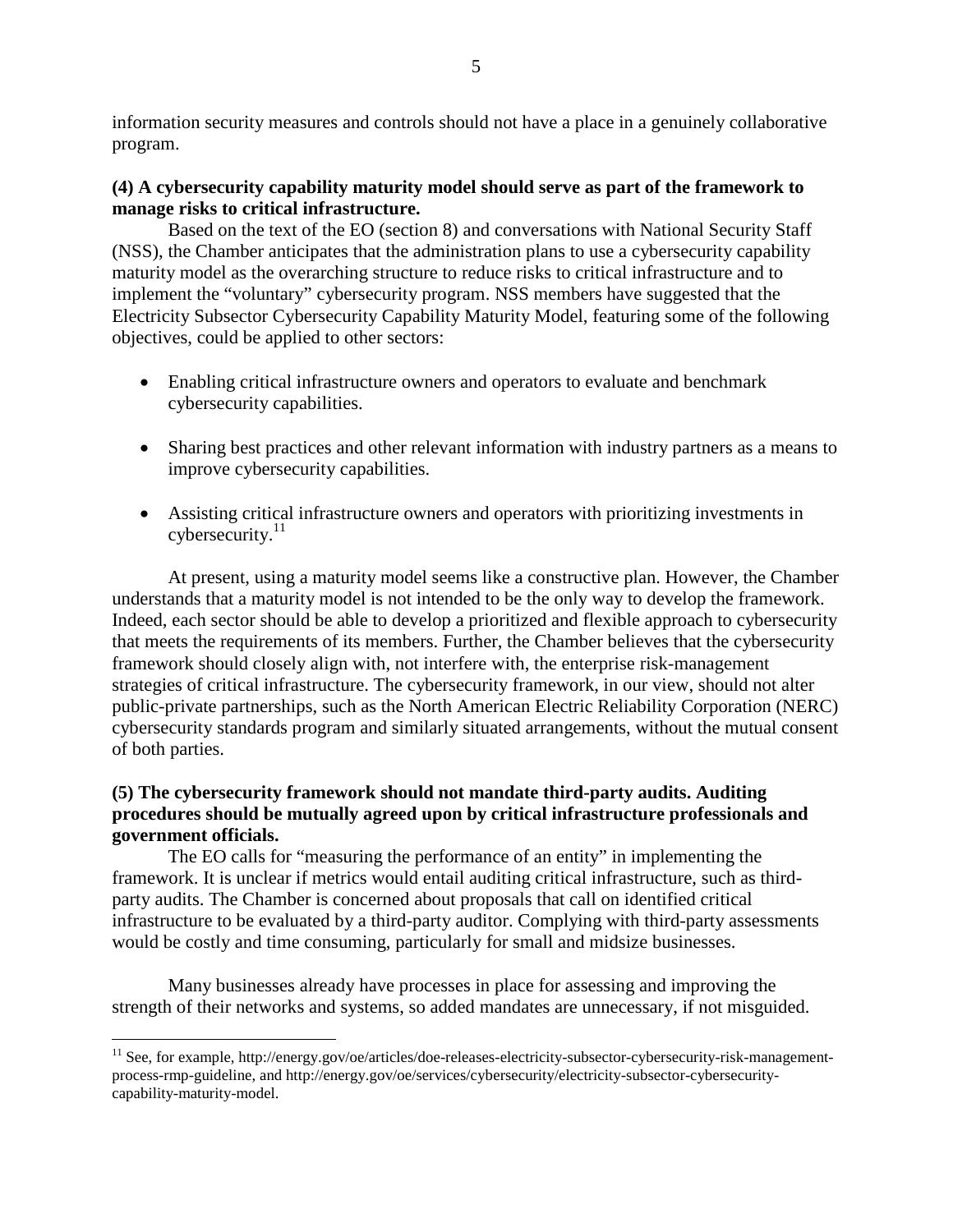Owners and operators in the business community are concerned that the release of proprietary information to the government and third parties could create new security risks. Third-party audits should be optional, not mandatory.

# **(6) "Cost-effectiveness" needs to be a consistent theme throughout the development of the cybersecurity framework and program.**

The language "cost-effective approach" is used only once in the EO. Cost-effectiveness should be a consistent theme throughout the cybersecurity framework and program. The issue of cost may not be an inhibiting factor for some critical infrastructure entities. However, the cost of complying with a "voluntary" cybersecurity framework and program could be a significant issue for some critical infrastructures. It should not be overlooked.

A cybersecurity framework and program should be able to measure a covered critical infrastructure's relative gain in security compared with its outlay of resources (e.g., capital, human talent). In other words, owners and operators need to get sufficient bang for the buck. Executive action must not focus solely on hardening U.S. critical infrastructure but on encouraging innovative cybersecurity practices. Policymakers need to shift the cost of cyber intrusions to bad actors, which the private sector and government both confront.

## **(7) The framework needs to be developed in a manner that provides critical infrastructure a return on investment.**

Any cybersecurity program must afford businesses maximum input and flexibility with respect to implementing best cybersecurity practices. The Chamber is very concerned about a well-intended government program that would become slow, bureaucratic, and costly relative to businesses' need for a qualitative and quantitative return on investment (ROI).

Companies have spent millions to protect their IT assets and to enhance enterprise resilience. Any government cybersecurity program that puts claims on private sector resources must not weaken companies' efforts to keep pace with sophisticated threats. Moreover, a cybersecurity program must not divert companies' resources toward satisfying compliance mandates, instead of improving security. Cybersecurity program outcomes that fuel concerns about a lack of ROI would be viewed by the Chamber as unacceptable.

### **(8) The EO needs to include privacy and civil liberties safeguards.**

Department of Homeland Security (DHS) privacy and civil rights officers shall assess annually the EO and recommend ways to minimize impacts on personal privacy. The program shall be evaluated against Fair Information Practice Principles and other privacy policies. The Chamber is committed to working with the administration and lawmakers to ensure that information sharing includes privacy and civil liberties safeguards. While personal privacy must be adequately guarded, improved information sharing should aim to enhance situational awareness to detect, prevent, mitigate, and respond to emerging and rapidly changing threats.

Importantly, enhancing the situational awareness of critical infrastructure owners and operators *would actually increase the security of personal information* that is maintained on company networks and systems. Improved information sharing would benefit individuals' privacy protections, *not detract* from them.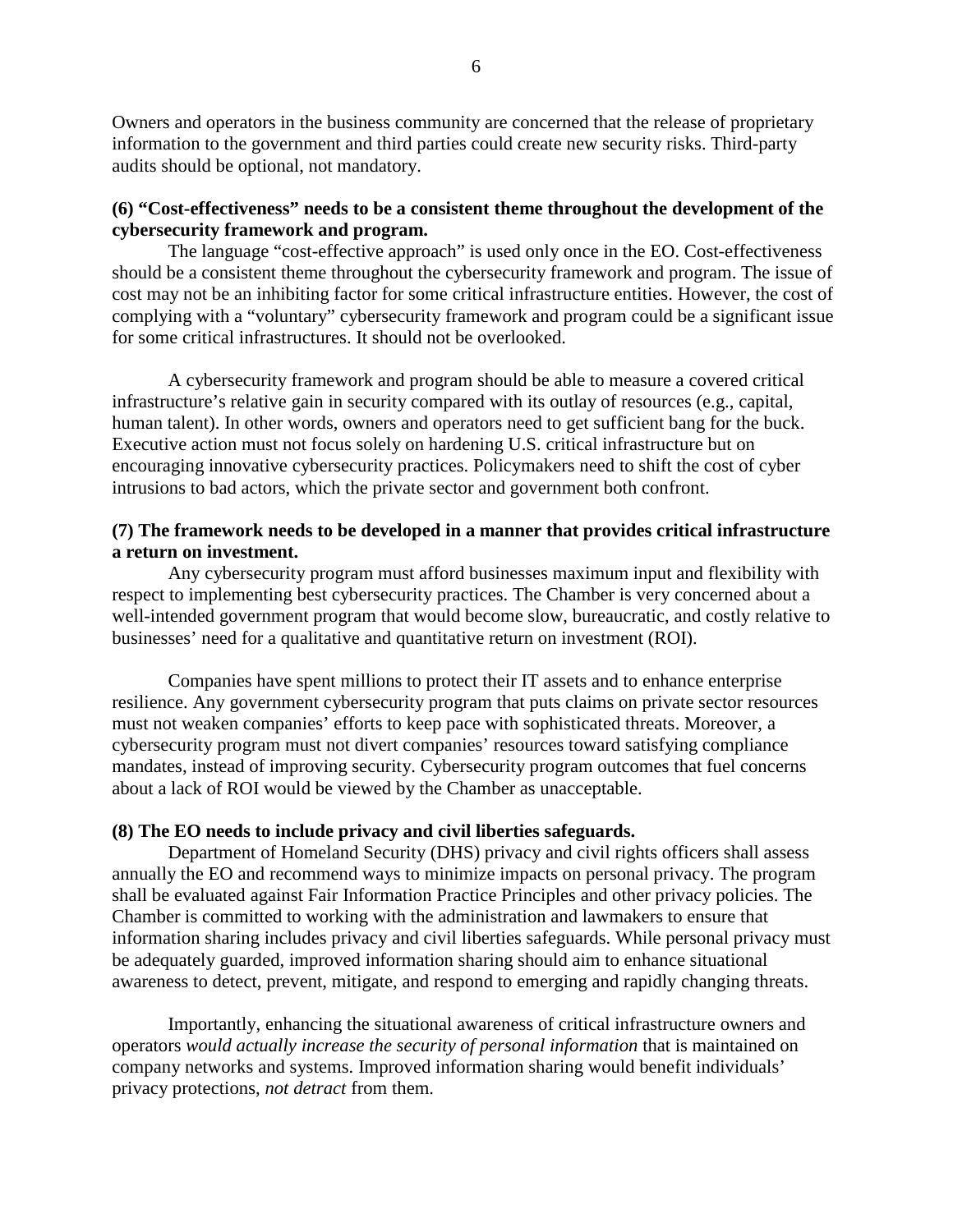### **(9) The framework should be informed by a strategic assessment and prioritization of threats to U.S. cybersecurity, while maintaining robust flexibility.**

The EO focuses on hardening U.S. critical infrastructure and encouraging innovative cybersecurity practices, which are essential steps for business and government to take together. However, the EO does not discuss the online threats to our national and economic security, and it does not prioritize or rank threats based on a strategic assessment. Government officials have almost certainly done these assessments, albeit discreetly.

The Chamber believes that the EO's framework should be informed by an assessment and prioritization of dangers posed to America's cybersecurity, including rogue individuals, organized criminal gangs, and groups carrying out state-sponsored economic espionage.[12](#page-6-0) It is most important, though, that the framework remains *flexible*, so that it can accommodate the demands of many companies and sectors. The framework needs to evolve over time to help critical infrastructure owners and operators counter a diversity of cyber threats and risks to their enterprises.

#### **(10) The cybersecurity framework would, and should, be open to public review and comment. However, the administration needs to explain how it plans to balance two competing and necessary goals—transparency and security.**

The cybersecurity framework is expected to be open to public review and comment. Transparency is important—but wouldn't the administration be giving bad actors an advance look at the high-level contents of the cybersecurity framework? We urge the administration to communicate to stakeholders how it plans to balance two competing and necessary goals openness and security. The Chamber's impression is that the administration plans to write the framework in a manner that is tantamount to saying, "You need a lock on your door, etc. But we won't disclose your security codes."

The Chamber appreciates the opportunity to offer several principles that our members believe should guide the establishment of the cybersecurity framework and its implementation. The administration deserves credit for previewing the cybersecurity EO with some in the business community prior to its release. The Chamber believes that NIST can, and should, play a principal role in helping critical infrastructure entities identify cybersecurity guidance, standards, and smart practices that are effective in improving their security and resilience.

---

<span id="page-6-0"></span><sup>12</sup> The *Administration's Strategy on Mitigating the Theft of U.S. Trade Secrets* is a welcome step in fighting against economic espionage and trade secret theft against the U.S. business community; see www.whitehouse.gov/blog/2013/02/19/launch-administration-s-strategy-mitigate-theft-us-trade-secrets (February 20, 2013).